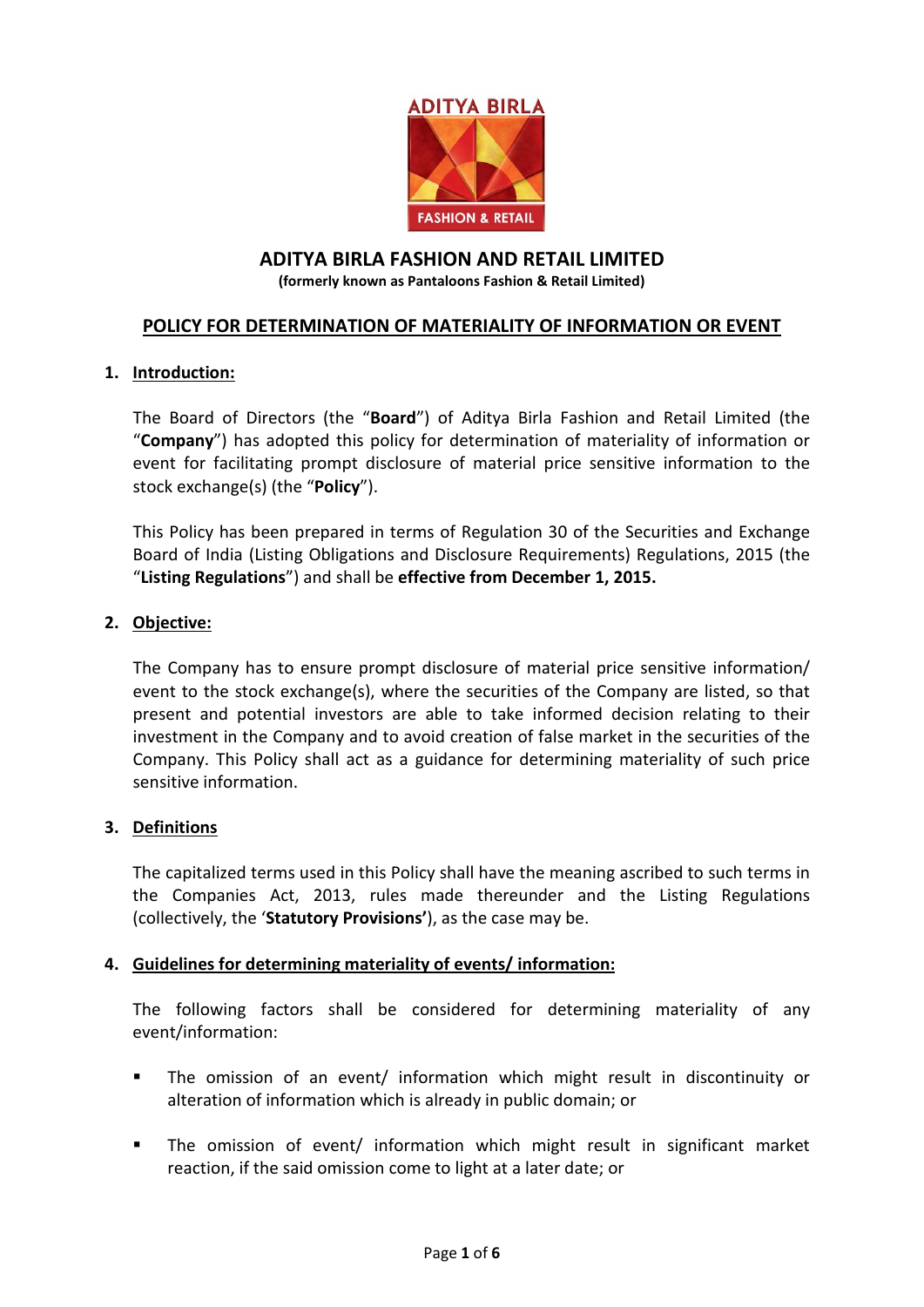- Any event/ information which directly or indirectly may materially affect the reputation of the Company; or
- Any event/ information, which if not disclosed promptly may lead to creation of false market in the securities of the Company; or
- the impact of event/ information as a percentage of Company's annual turnover, fixed assets and total assets; or
- whether the event/ information is in the ordinary course of business; or
- whether the event/ information represents a significant shift in strategy and is an exit from, or entry into, a significant line of business; or
- Any other event/ information which is material in the opinion of Board of the Company.

# **5. Disclosure of events/ information:**

#### Disclosure to the stock exchanges

Events/ information specified in **Annexure I** of this Policy are deemed to be material events and the Company shall make disclosure of such events or information to the stock exchange(s), without application of guidelines for materiality as mentioned in clause 4 of this Policy, as soon as reasonably possible but not later than twenty four (24) hours from the occurrence of such event or information.

Provided further that in case the disclosure is made after twenty four (24) hours of the occurrence of such event/ information, the Company shall, along with such disclosure(s) provide an explanation for the delay.

The Company shall make disclosure of events/ information as specified in **Annexure II** of this Policy, if considered material after application of guidelines for determining materiality as given under Clause 4 of this Policy.

Apart from the events/ information given under **Annexure I** and **Annexure II** of this Policy, any other material information/ event viz. major development that is likely to affect business, e.g. emergence of new technologies, expiry of patents, any change of accounting policy that may have a significant impact on the accounts, etc. and brief details thereof and any other information which is exclusively known to the Company which may be necessary to enable the holders of securities of the Company to appraise its position and to avoid the establishment of a false market in such securities, shall also be disclosed to the stock exchange(s).

The Company shall disclose to the stock exchange(s) material updates on the events/ information disclosed under this Policy till such time the event is resolved/ closed, with relevant explanations.

The Company shall also disclose all events/ information with respect to its subsidiaries, which are material for the Company, by applying the guidelines of materiality as given in clause 4 of this Policy.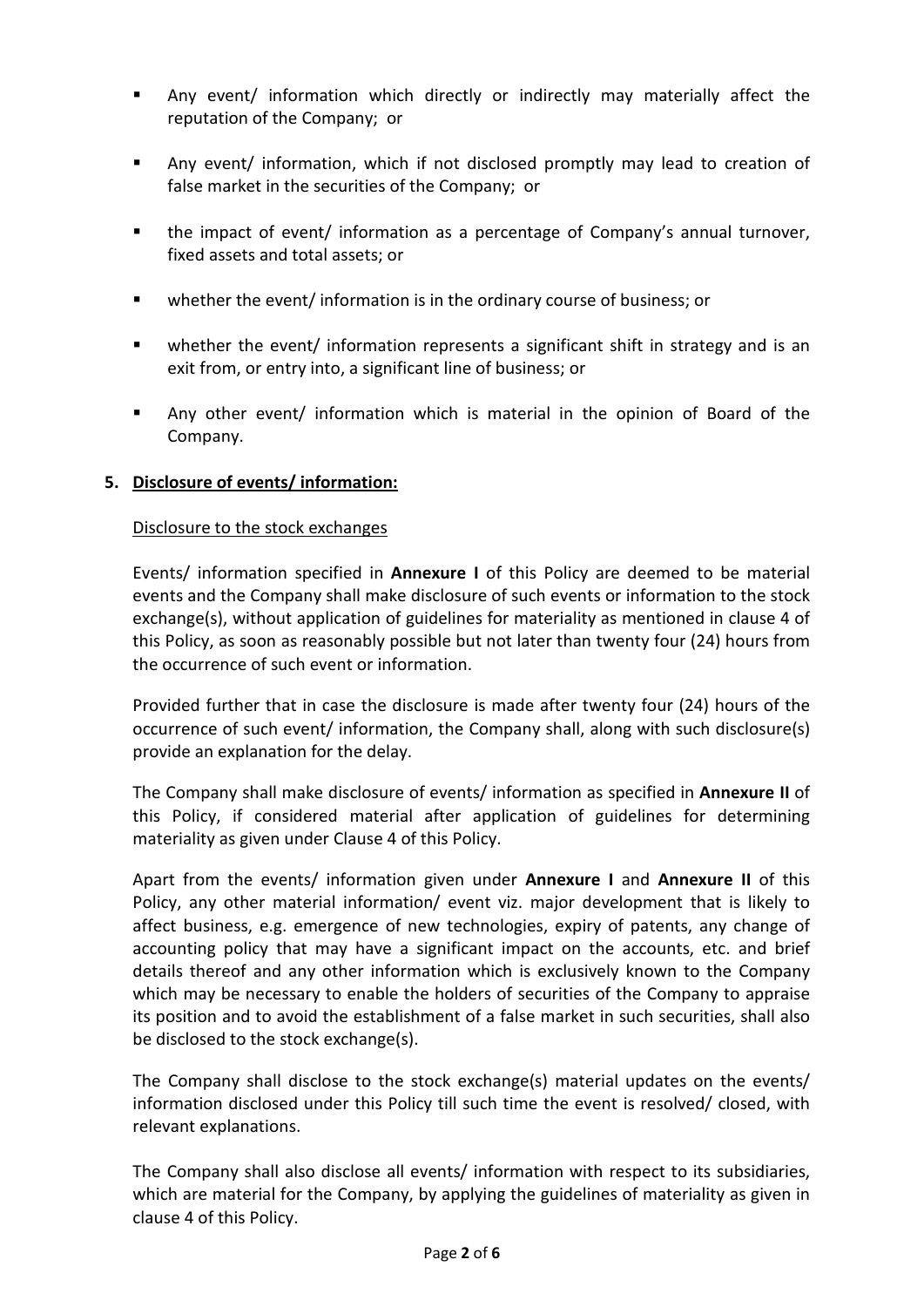Without prejudice to the generality of provisions of this Policy, the Company may make disclosures of event/ information as specified by the Board from time to time.

# Disclosure on Company's website

All the events/information disclosed to the stock exchange(s) shall be uploaded on the Company's website for a minimum period of 5 years and thereafter as per archival policy (refer Company's Policy for Archival of Documents).

## **6. Authority:**

The Key Managerial Personnel of the Company are severally authorised for determining materiality of event/ information as specified in Annexure II of this Policy.

The Managing Director, Chief Financial Officer and Company Secretary of the Company are severally authorised for disclosing such material events/information to the stock exchange(s).

#### **7. Review and Amendment:**

The Policy shall be reviewed as and when required to ensure that it meets the objectives of the Statutory Provisions and remains effective.

This Policy shall be reviewed periodically and may be amended by the Managing Director of the Company, as may be deemed necessary.

#### **8. Interpretation:**

In case of any conflict between the provisions of this Policy and of Statutory Provisions, the Statutory Provisions shall prevail over this Policy. Any subsequent amendment/ modification in the Statutory Provisions shall automatically apply to this Policy.

In case of any clarification required with respect to this Policy, kindly contact the Company Secretary of the Company.

This Policy shall be disclosed on the website of the Company [www.abfrl.com.](http://www.abfrl.com/)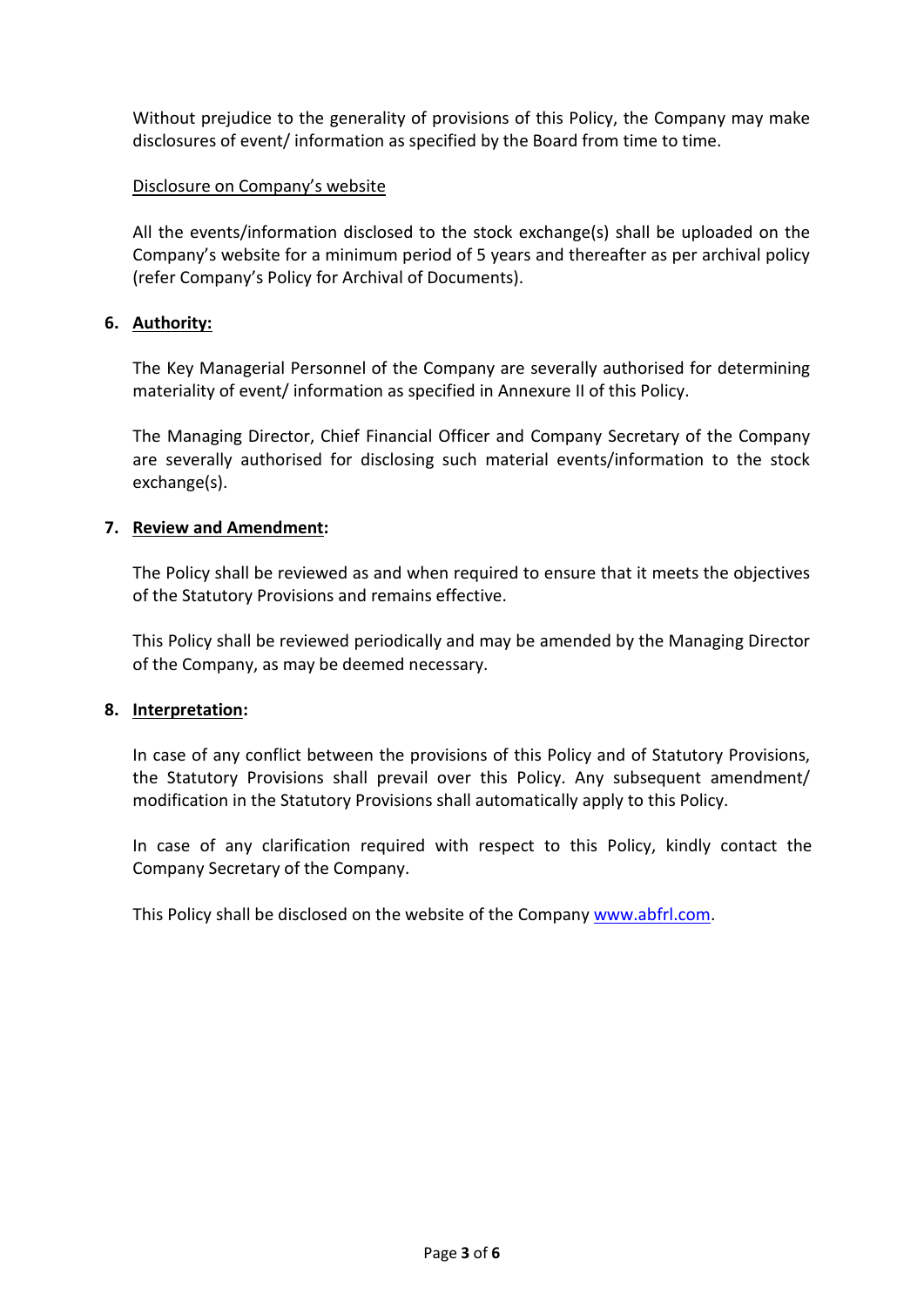# **Material events/ information to be mandatorily disclosed to the stock exchange(s)**

1. Acquisition(s) (including agreement to acquire), Scheme of Arrangement (amalgamation/ merger/ demerger/restructuring), or sale or disposal of any unit(s), division(s) or subsidiary of the Company or any other restructuring.

The term acquisition shall mean:-

- (i) acquiring control, whether directly or indirectly; or,
- (ii) acquiring or agreeing to acquire shares or voting rights in, a company, whether directly or indirectly, such that –
	- (a) the Company holds shares or voting rights aggregating to 5% or more of the shares or voting rights in the said company, or;
	- (b) there has been a change in holding from the last disclosure made and such change exceeds 2% of the total shareholding or voting rights in the said company.
- 2. Issuance or forfeiture of securities, split or consolidation of shares, buyback of securities, any restriction on transferability of securities or alteration in terms or structure of existing securities including forfeiture, reissue of forfeited securities, alteration of calls, redemption of securities etc.
- 3. Revision in Rating(s).
- 4. Outcome of Meetings of the board of directors: The Company shall disclose to the Exchange(s), within 30 minutes of the closure of the meeting, held to consider the following:
	- a) dividends and/or cash bonuses recommended or declared or the decision to pass any dividend and the date on which dividend shall be paid/dispatched;
	- b) any cancellation of dividend with reasons thereof;
	- c) the decision on buyback of securities;
	- d) the decision with respect to fund raising proposed to be undertaken
	- e) increase in capital by issue of bonus shares through capitalization including the date on which such bonus shares shall be credited/dispatched;
	- f) reissue of forfeited shares or securities, or the issue of shares or securities held in reserve for future issue or the creation in any form or manner of new shares or securities or any other rights, privileges or benefits to subscribe to;
	- g) short particulars of any other alterations of capital, including calls;
	- h) financial results;
	- i) decision on voluntary delisting by the Company from stock exchange(s).
- 5. Agreements (viz. shareholder agreement(s), joint venture agreement(s), family settlement agreement(s) (to the extent that it impacts management and control of the Company), agreement(s)/ treaty(ies)/ contract(s) with media companies) which are binding and not in normal course of business, revision(s) or amendment(s) and termination(s) thereof.
- 6. Fraud/defaults by promoter or key managerial personnel or by the Company or arrest of key managerial personnel or promoter.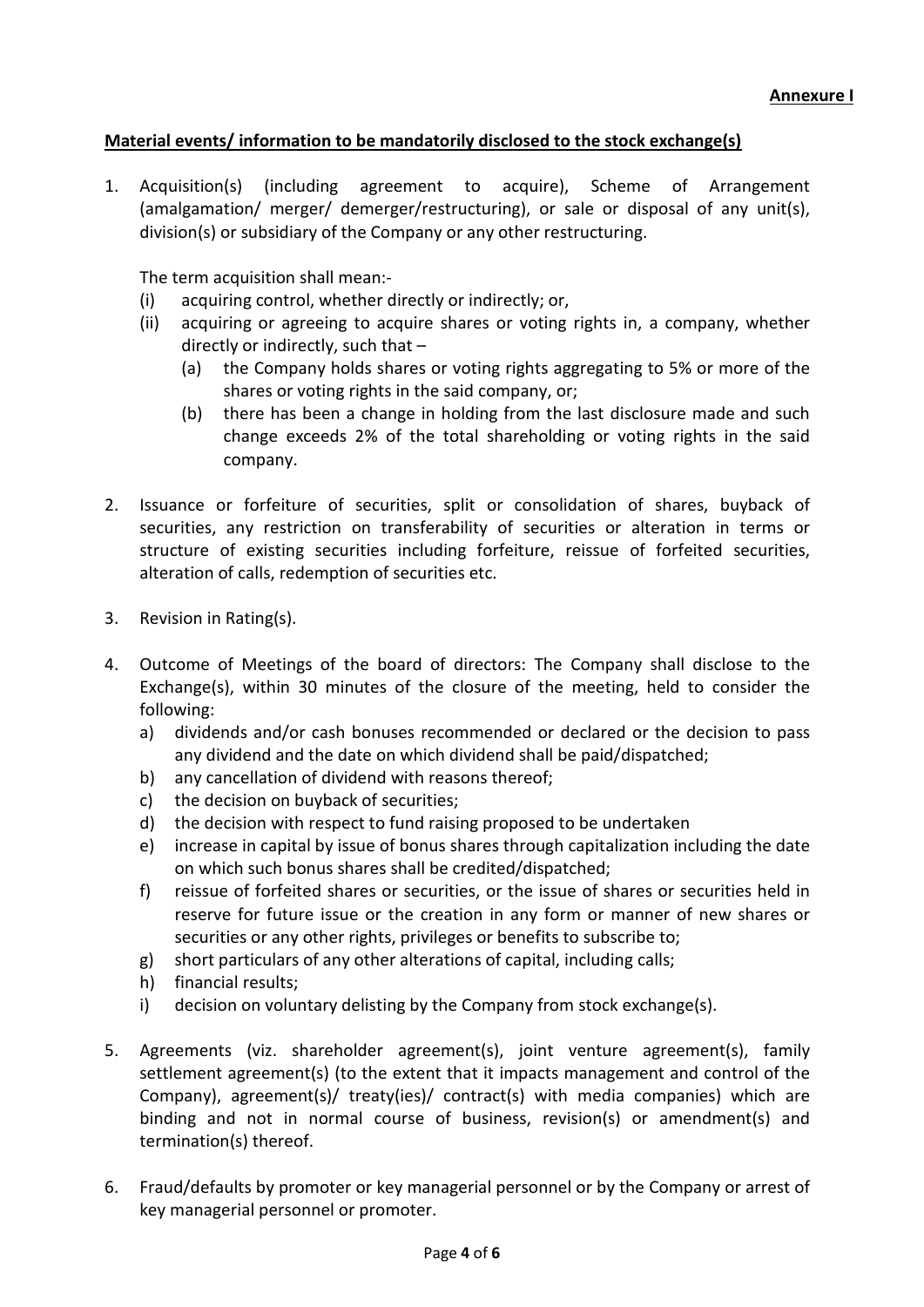- 7. Change in directors, key managerial personnel (Managing Director, Chief Executive Officer, Chief Financial Officer, Company Secretary, etc.), Auditor and Compliance Officer.
- 8. Appointment or discontinuation of share transfer agent.
- 9. Corporate Debt restructuring
- 10. One time settlement with a bank.
- 11. Reference to BIFR and winding-up petition filed by any party / creditors.
- 12. Issuance of Notices, call letters, resolutions and circulars sent to shareholders, debenture holders or creditors or any class of them or advertised in the media by the Company.
- 13. Proceedings of Annual and extraordinary general meetings of the Company.
- 14. Amendments to memorandum and articles of association of Company, in brief.
- 15. Schedule of Analyst or institutional investor meet and presentations on financial results made by the Company to analysts or institutional investors.